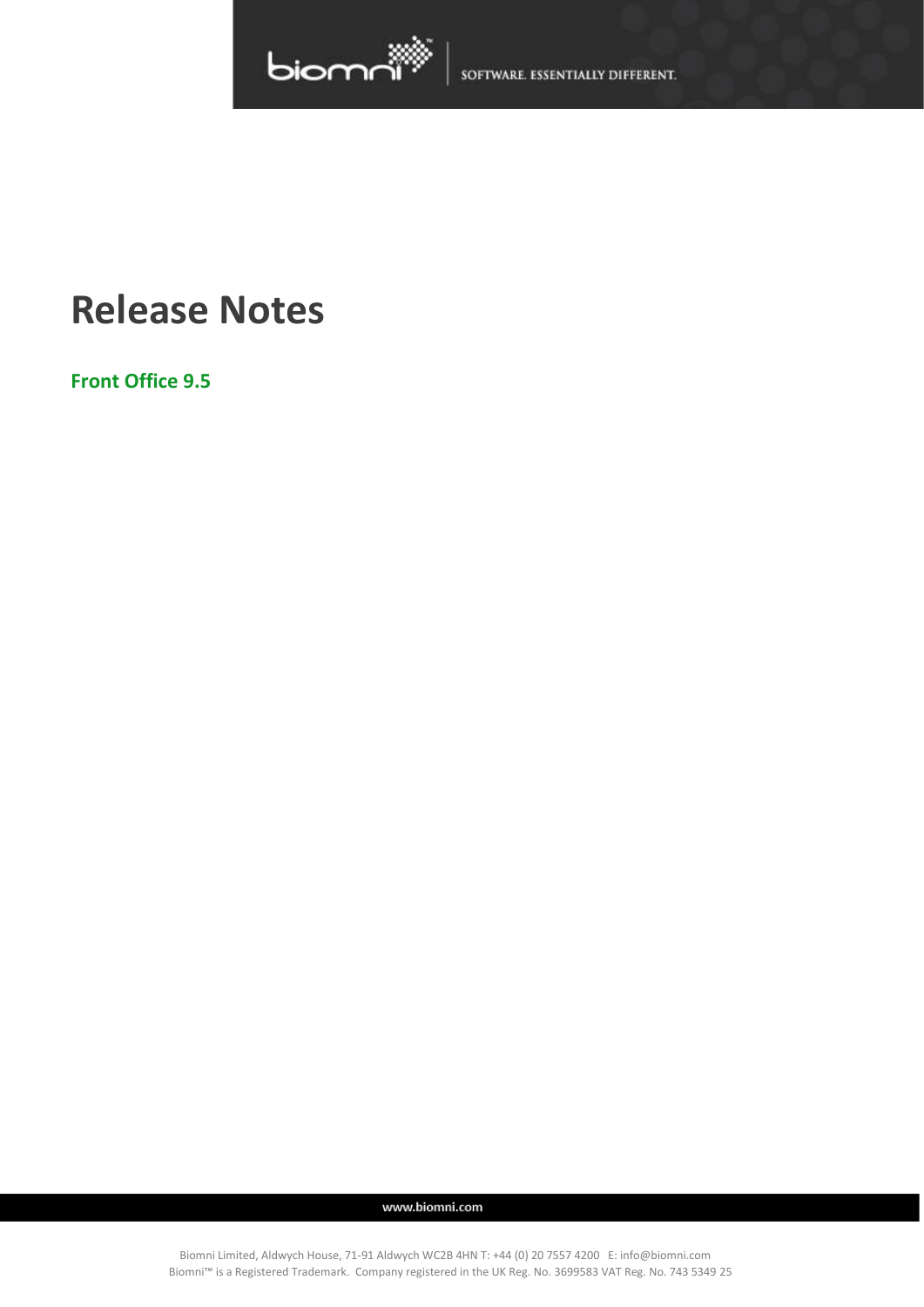

## **Contents**

| 1.0 |       |  |
|-----|-------|--|
| 1.1 |       |  |
| 1.2 |       |  |
| 1.3 |       |  |
| 1.4 |       |  |
| 1.5 |       |  |
| 1.6 |       |  |
| 1.7 |       |  |
| 2.0 |       |  |
| 3.0 |       |  |
| 3.1 |       |  |
| 3.2 |       |  |
| 4.0 |       |  |
| 5.0 |       |  |
| 5.1 |       |  |
| 5.2 |       |  |
| 5.3 |       |  |
| 5.4 |       |  |
|     | 5.4.1 |  |
|     | 5.4.2 |  |
|     | 5.4.3 |  |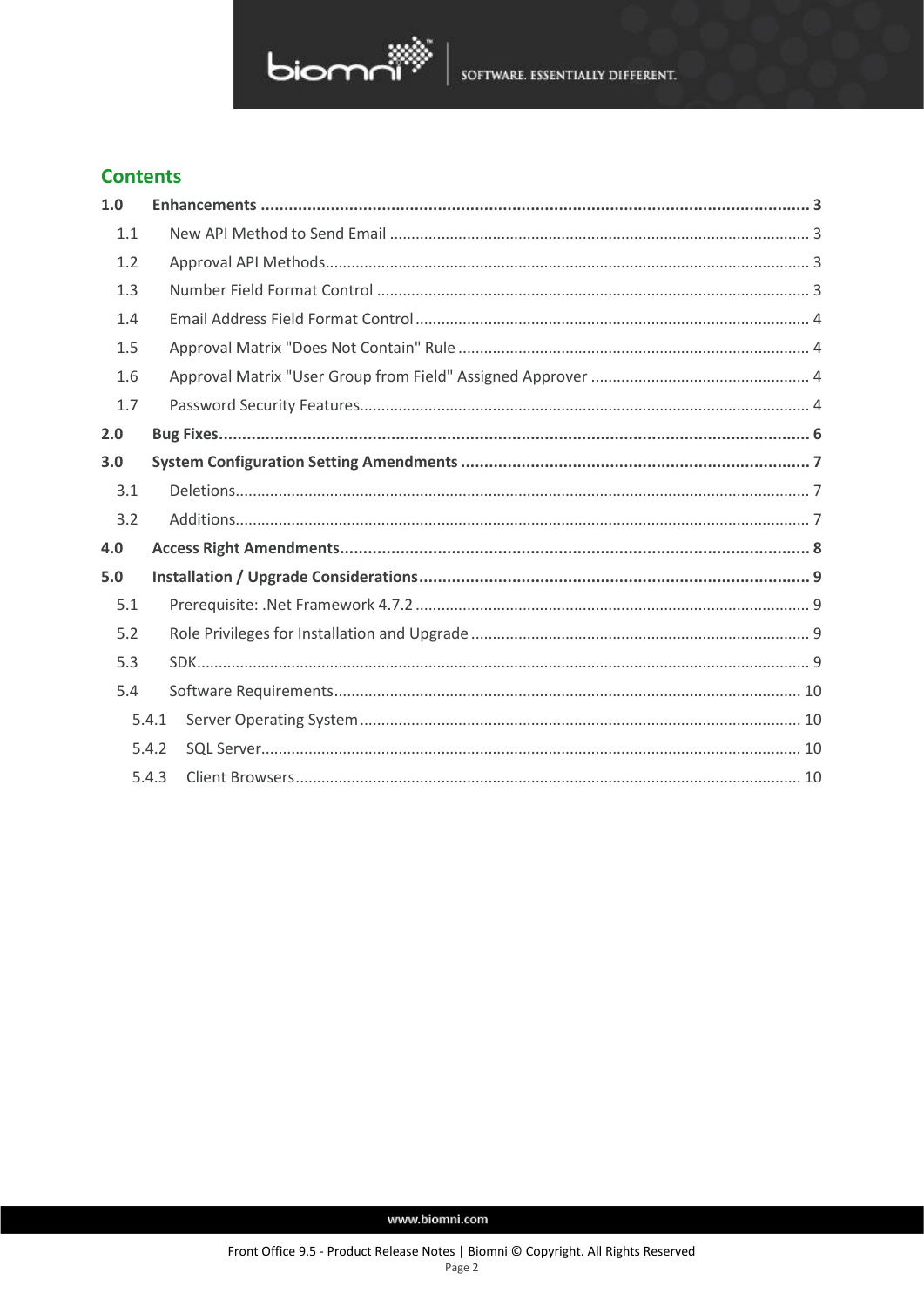# biomr

## <span id="page-2-0"></span>**1.0 Enhancements**

The [Biomni Community](https://community.biomni.com/) provides an ever-increasing set of self-help resources, including knowledge base articles, FAQs, videos, adapters, and templates to download. Support calls can be logged online at [https://community.biomni.com/.](https://community.biomni.com/)

## <span id="page-2-1"></span>**1.1 New API Method to Send Email**

### *Reference: 2905*

A new Directa API `SendEmail` method has been added, enabling authenticated API users to send either a plain text or HTML email to a specific user of the system; this method will not work for anonymous API users. The authentication options are set in the Directa API adapter, within the Adapter Maintenance administration page.

In addition to the `SendEmail` method, a new `GetGroupMembers` method has also been added, which will assist API users by providing a list of all users within a specified group.

There is more information about the Adapter Maintenance security options and new API methods in the SDK documentation installed here:

• <install location>\SDK\Biomni.FrontOffice.Sdk.chm

## <span id="page-2-2"></span>**1.2 Approval API Methods**

### *Reference: 2905*

Three new approval methods have been added to the Directa API:

- **ChangeApprover**: Change an upcoming approver within a specific request to either a user or group.
- **ResendApprovalNotification**: Resend an approval email by supplying the request and sequence references.
- **GetRequestApprovalStages**: Fetch a comprehensive set of data of all approval stages for a specific request.

More information about each of these methods can be found within the SDK documentation installed here:

• <install location>\SDK\Biomni.FrontOffice.Sdk.chm

## <span id="page-2-3"></span>**1.3 Number Field Format Control**

### *Reference: 3028*

An additional `maximum decimal places` configuration option has been added to the `number` request field, enabling users to define the maximum number of decimal places allowed when a number field is added to a request type form. The maximum value is 10 and it must be left blank if there is no restriction to decimal places; the default is no restriction. All values are stored and outputted as they are entered, and this configuration value does not control formatting.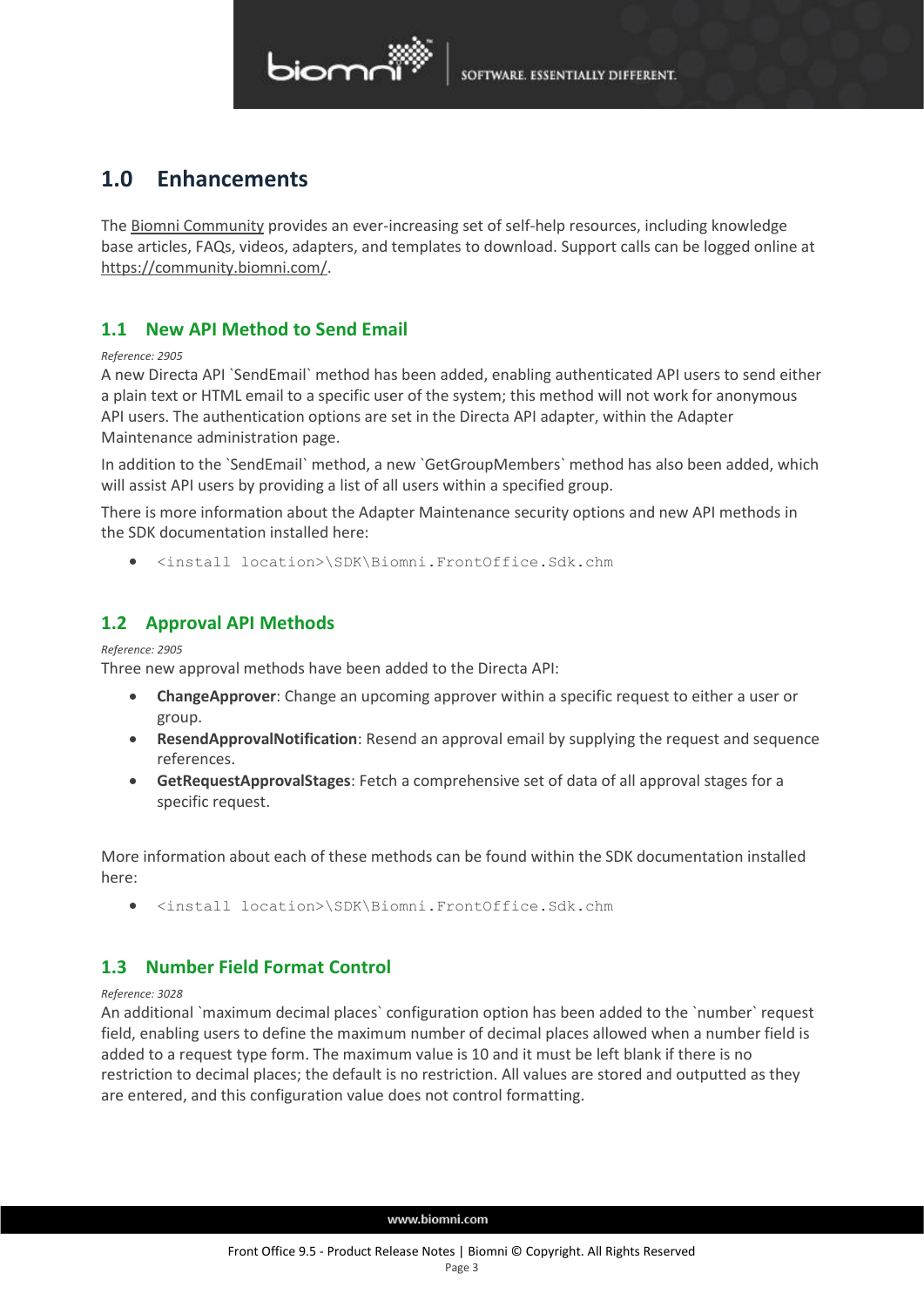

## <span id="page-3-0"></span>**1.4 Email Address Field Format Control**

### *Reference: 3027*

An additional `allow multiple email addresses` configuration option has been added to the `email` request field enabling users to define the validation rules used when an email field is added to a request type form. The default value is unchecked, which means the value is validated to make sure it is a single email address.

## <span id="page-3-1"></span>**1.5 Approval Matrix "Does Not Contain" Rule**

### *Reference: 2928*

A new `does not contain` option has been added to the approval matrix rules, which expands the options available when defining rules for the following request fields:

- Single line text box
- Multi line text box
- External list box

## <span id="page-3-2"></span>**1.6 Approval Matrix "User Group from Field" Assigned Approver**

### *Reference: 3006*

A new `User Group from Field` option has been added to the approval matrix rules, which expands the options available when assigning an approver. A user group can now be assigned based upon a value within an external picklist, in a similar way to how the `User from Field` option functions. The supported request fields are:

- Forms v1
	- o External Listbox
	- o Listbox
	- o Text Box
- Forms v2
	- o External Listbox
	- o Listbox
	- o Multi-line text box
	- o Single line text box
	- o Radio Button

Please note: As part of this update, the `Base Data Upload Template` Excel file has been updated to include a new `User Group from Field` column within the `Approval Matrix` worksheet.

### <span id="page-3-3"></span>**1.7 Password Security Features**

### *Reference: 3014*

Two new password security configuration options have been added to the `System Configuration` page:

• **Maximum repeated characters in password**: This value will determine how many times the same character can appear consecutively within the user's password; for example, a value of 2 will not allow the same 3 characters to appear in a row. Setting this value to zero will disable this check, and this is the initial default.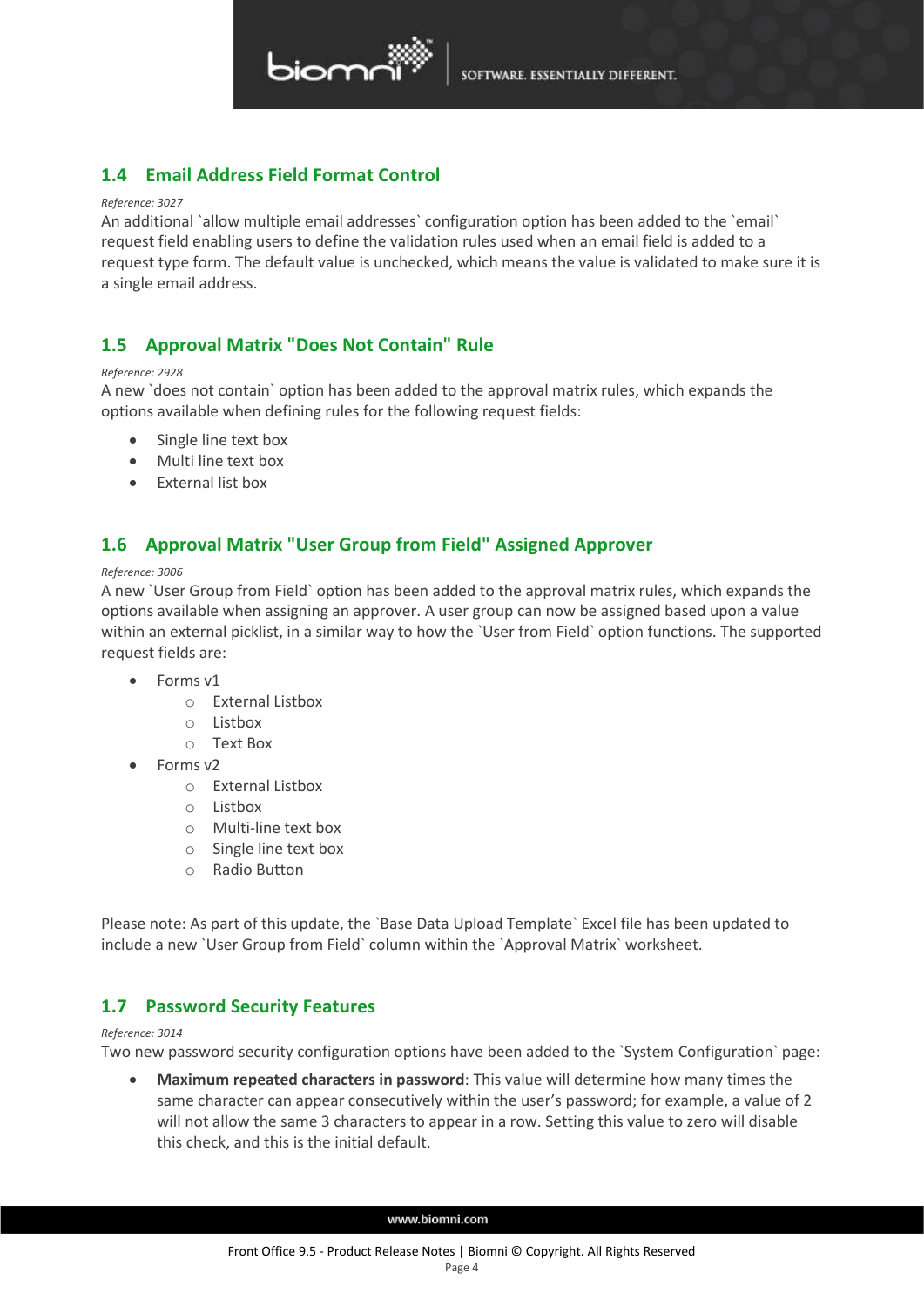

- **Password complexity**: Configuration value to determine the level of complexity a user-entered password must meet, with `None` being the initial default; options are:
	- o None
	- o Require letters and numbers
	- o Require letters, numbers, and symbols
	- o Require uppercase letters, lowercase letters, numbers, and symbols

Please note: `Password complexity` replaces `Force AlphaNumeric passwords` and configuration settings will be migrated as part of the upgrade:

- Yes => Require letters and numbers
- $\bullet$  No => None

More information about each of these security options is available in the System Settings List, available in the Documentation folder, and via the *Admin > Support* category in the website.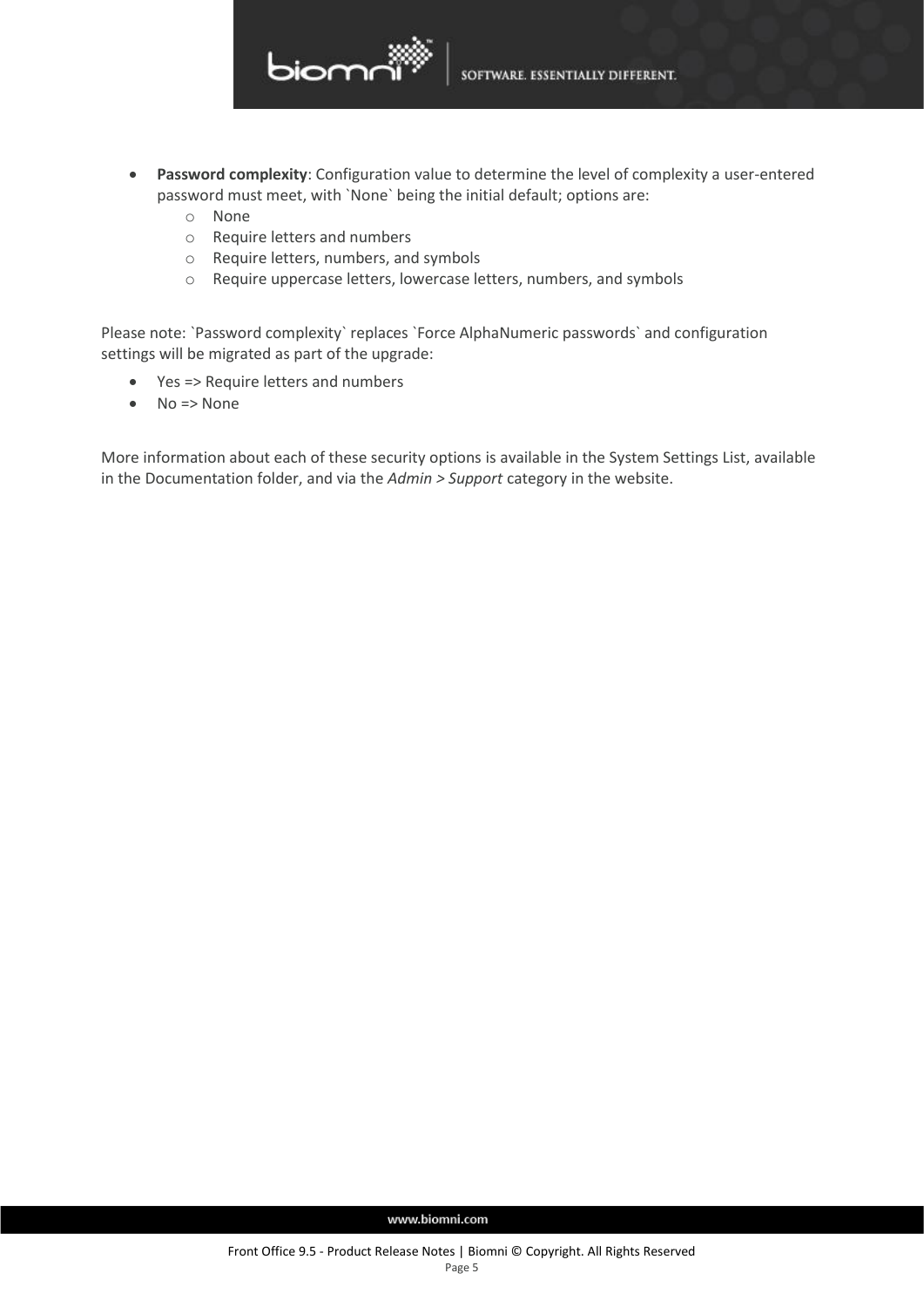# biomn

# <span id="page-5-0"></span>**2.0 Bug Fixes**

| <b>Description</b>                                                                                               | <b>Reference</b> |
|------------------------------------------------------------------------------------------------------------------|------------------|
| Default Approval Escalation User Group does input does not allow enough<br>characters                            | 2929             |
| Edit Service Catalogue Category `Show Menu` checkbox not checked if already set                                  | 3004             |
| Copying a request inherits the 'Sensitive' flag from the original request and not from<br>the request definition | 3058             |
| Default number request field value with decimal point does not change with culture<br>changes                    | 3173             |
| Unable to assign alternative approver from a user approval row if the new approver<br>is a group                 | 3166             |
| Invalid security token error when raising a request on behalf of another user                                    | 3205             |
| 'Changes saved' popup is shown when Request Form field config values are invalid                                 | 3150             |
| The 'mailto' links in Front Office are not adding the 'subject' argument correctly                               | 3263             |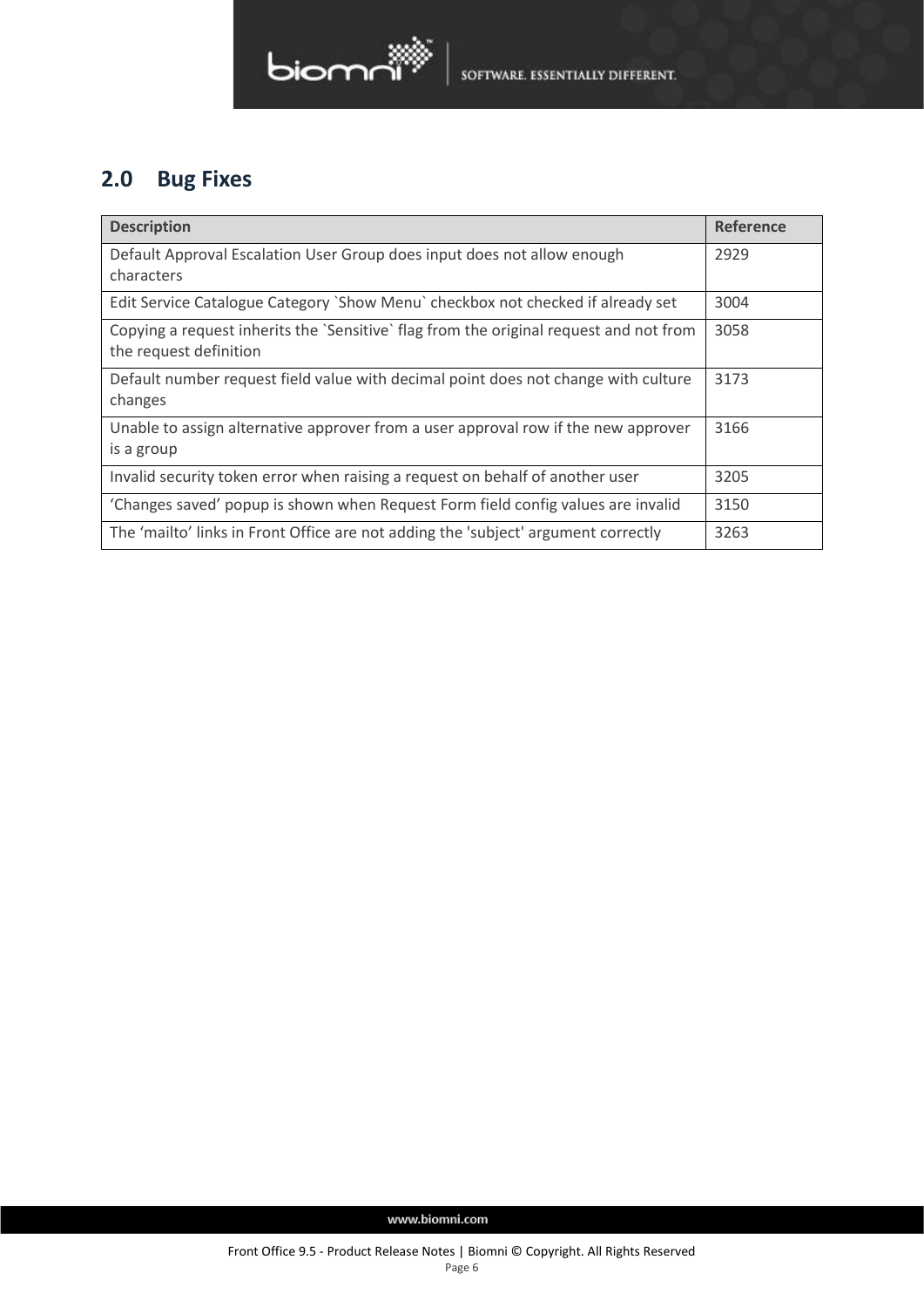

## <span id="page-6-0"></span>**3.0 System Configuration Setting Amendments**

A full list of System Settings is available in the Documentation folder and via the *Admin > Support* category in the website.

## <span id="page-6-1"></span>**3.1 Deletions**

• PWD\_ALPHANUM: Force AlphaNumeric passwords

## <span id="page-6-2"></span>**3.2 Additions**

- PWD\_COMPLEXITY: Password Complexity
	- o Previously set values for PWD\_ALPHANUM will be migrated to this more comprehensive configuration setting:
		- Yes => Require letters and numbers
		- No => None
- PWD\_CONSECUTIVE: Maximum repeated characters in password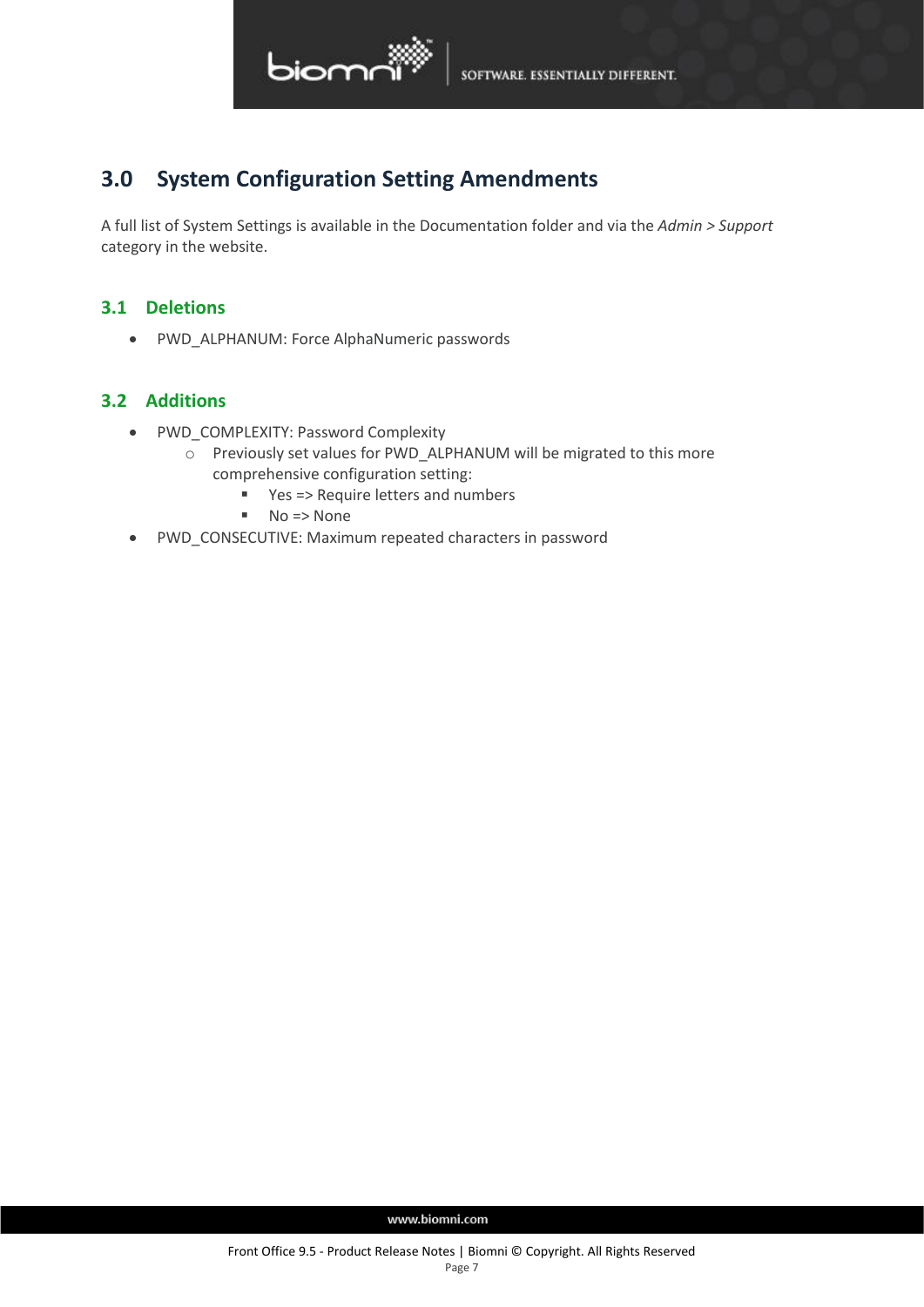

# <span id="page-7-0"></span>**4.0 Access Right Amendments**

A full list of access rights is available in the System Settings List, available in the Documentation folder, and via the *Admin > Support* category in the website.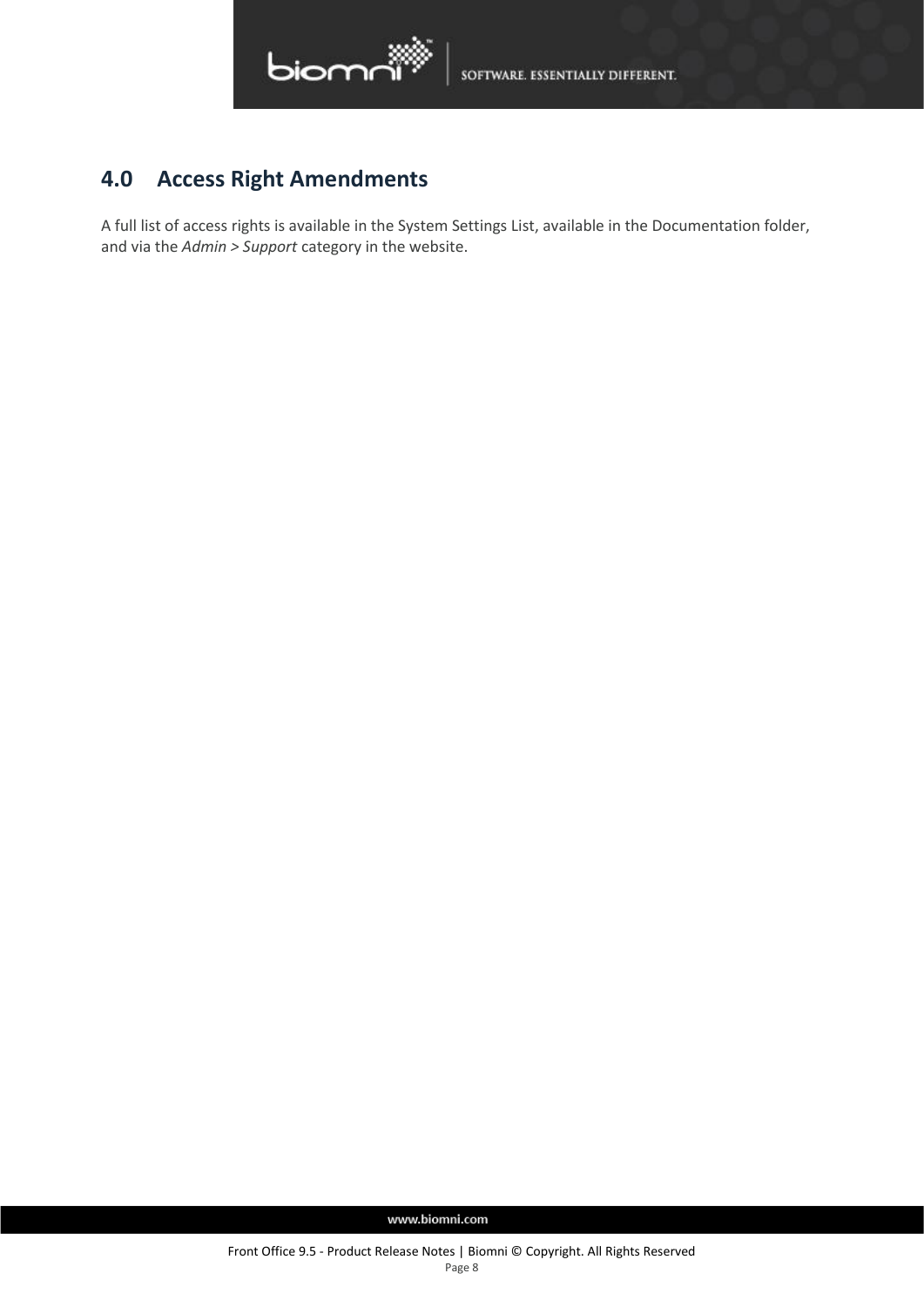

## <span id="page-8-0"></span>**5.0 Installation / Upgrade Considerations**

The install and upgrade process, as well as the instructions for applying a service pack, is explained in more detail in the Front Office 9.5 Installation and Upgrade Guide. If upgrading, please also review this section within each Release Notes for intervening versions.

<span id="page-8-1"></span>Please contact the support team via the **Biomni Community if you have any questions**.

### **5.1 Prerequisite: .Net Framework 4.7.2**

<span id="page-8-2"></span>Front Office 9.5 requires .Net Framework 4.7.2 to be installed.

## **5.2 Role Privileges for Installation and Upgrade**

The user who creates or upgrades the database should typically have the database 'sysadmin' role. Prior to starting the process, a validation check warns if the user entered does not comply.

It is possible to run with reduced privileges. Details can be found in the Installation and Upgrade Guide:

• Appendix F – Installing Database with reduced permission set.

### <span id="page-8-3"></span>**5.3 SDK**

The Front Office SDK can be found in *<installlocation>\SDK*